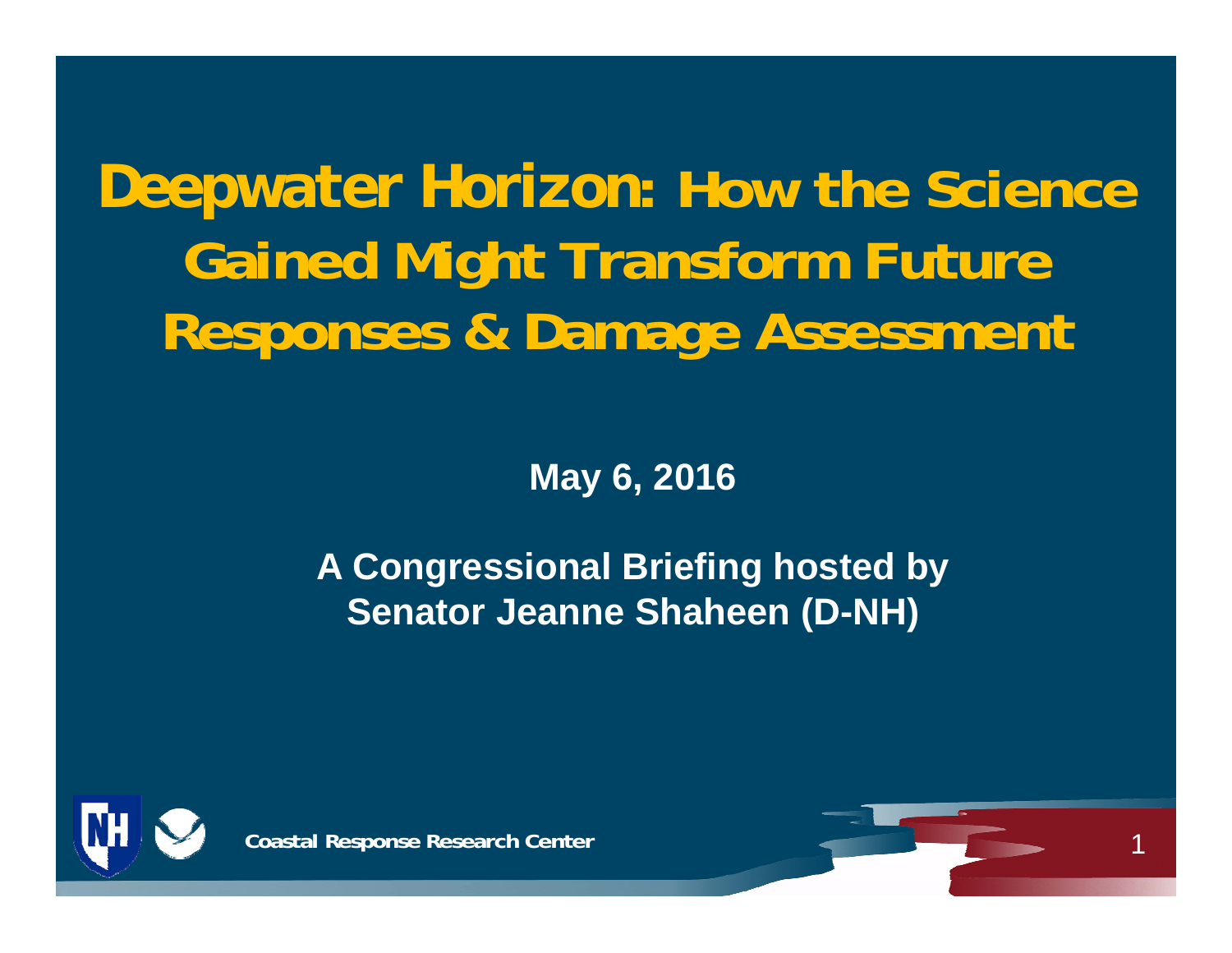## **Today's Panel**

#### • **Nancy Kinner**

- **Professor, University of New Hampshire**
- **UNH Director, Coastal Response Research Center**
- **Director, Center for Spills & Environmental Hazards**
- **Lisa DiPinto**
	- **Senior Scientist, NOAA Office of Response and Restoration, Assessment and Restoration Division**
	- **Chief NOAA Scientist, DWH Natural Resource Damage Assessment (NRDA)**
	- **Case Coordinator, DWH Damage Assessment**
- **Dave Westerholm**
	- **Director, NOAA Office of Response and Restoration**



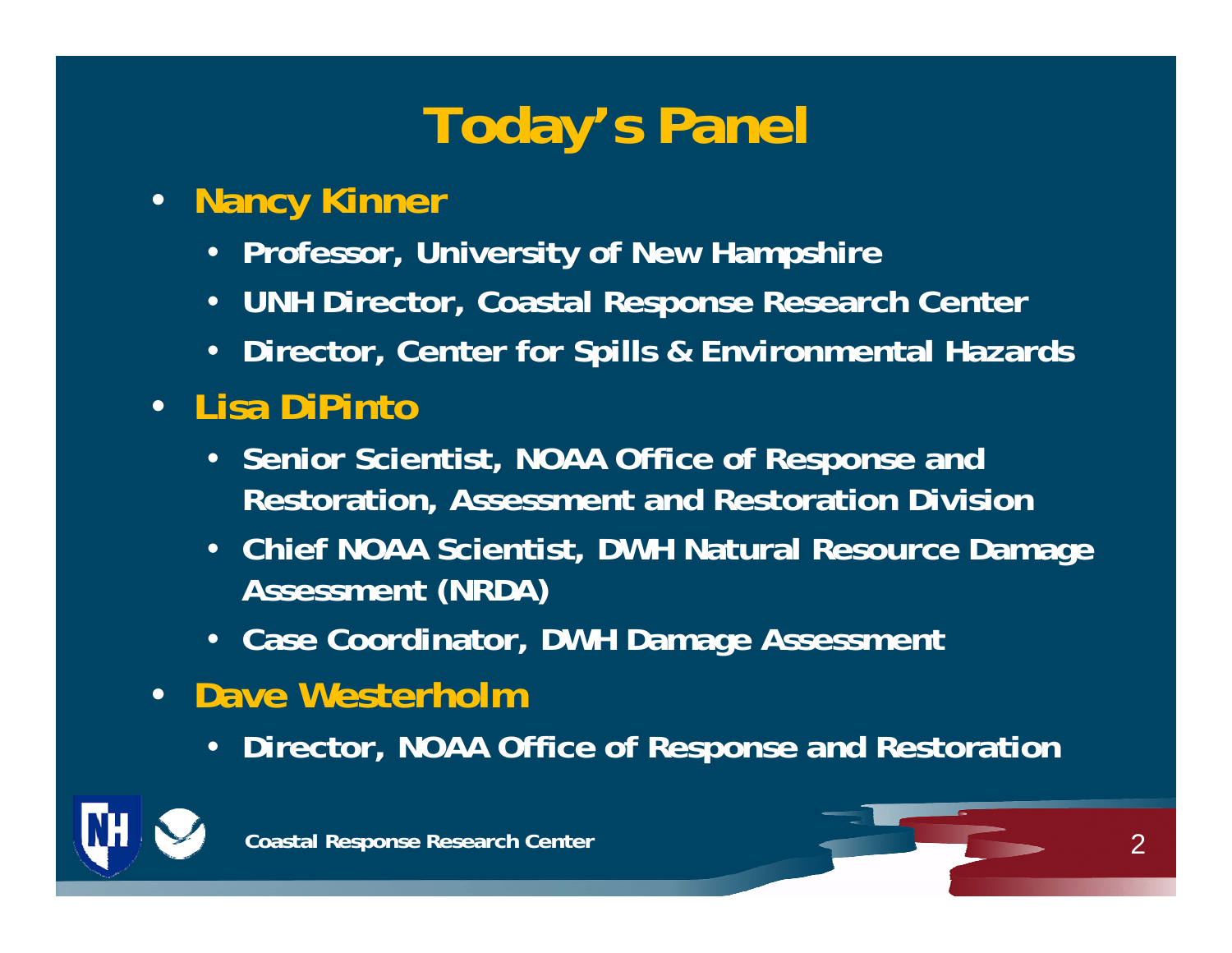### **Coastal Response Research Center (CRRC)**

- **Partnership between NOAA's Office of Response and Restoration and the University of New Hampshire**
	- **Emergency Response Division (ERD)**
	- **Assessment and Restoration Division (ARD)**
- **Since 2004**
	- **UNH co-director – Nancy Kinner**
	- **NOAA co-director – Mark Miller (since 2015)**



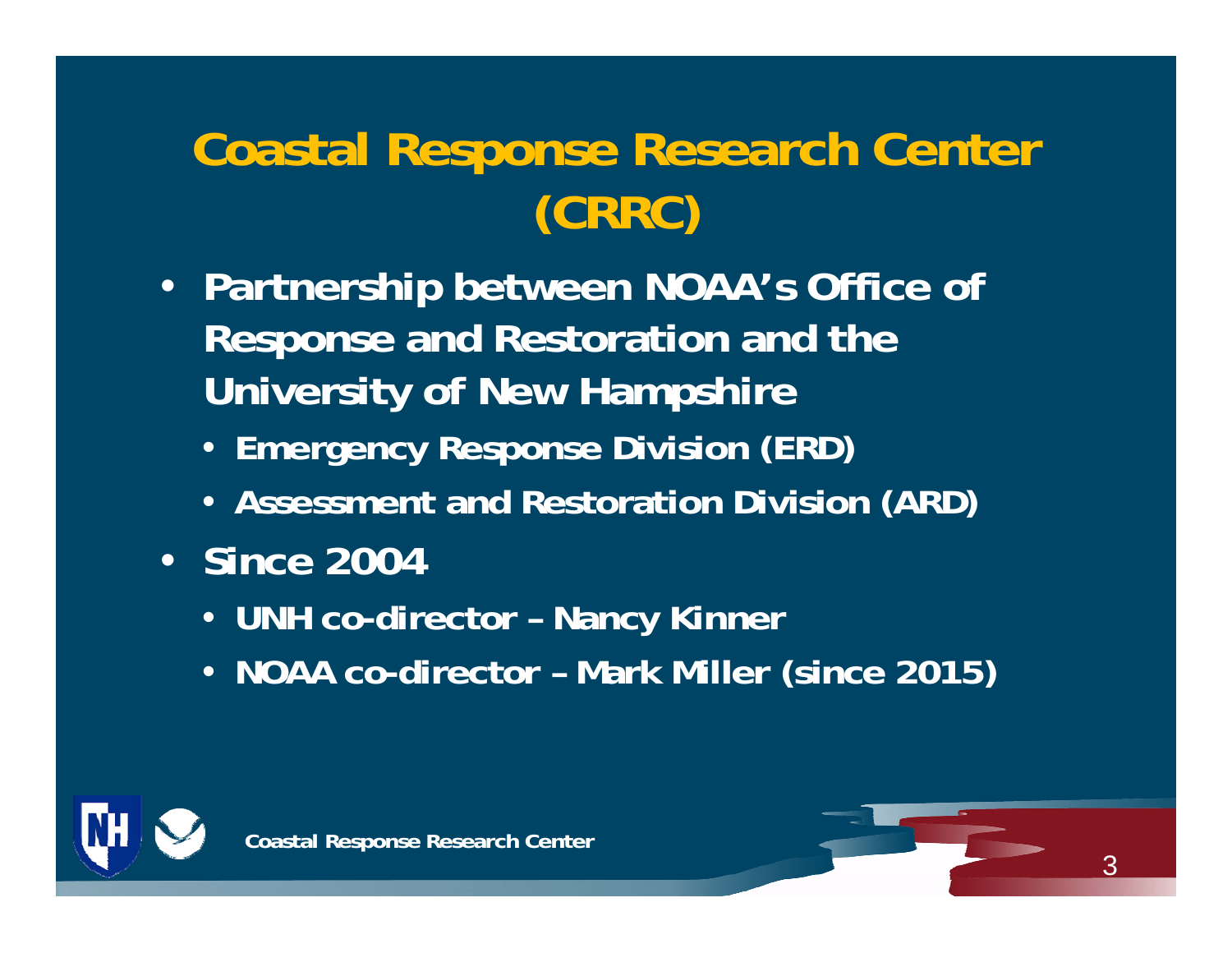### **Overview of CRRC & CSE**

**Coastal Response Research Center (NOAA \$)**

**Center for Spills in the Environment (All Other \$)**

- **Conduct and Oversee Basic and Applied Research and Outreach on Spill Response and Restoration**
- **Transform Research Results into Practice**
- **Serve as Hub for Oil & Environmental Spill R&D** 
	- **ALL Stakeholders: Federal, State, NGOs, Academia, Industry**
- **Facilitate Collaboration on R&D Among Stakeholders**
- **Application to All Hazards**



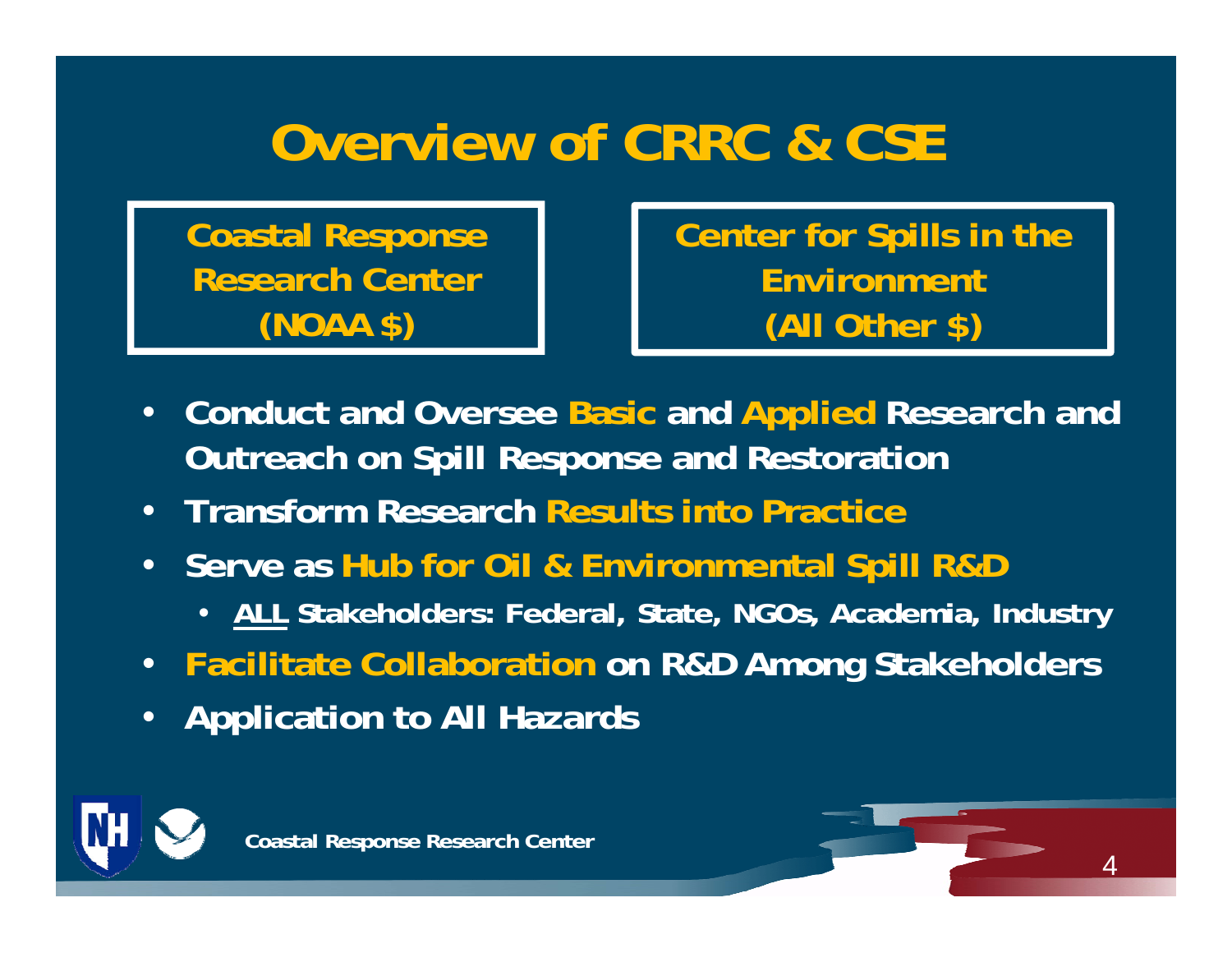## **UNH Centers and DWH Science**

- **During DWH = Dispersants Focus:**
	- **Dispersant Use Science Summit – May 2010**
	- •**Dispersant Data Meeting – July 2010**
	- •**Dispersant Use in Spill Response – Sept 2011**
- **Arctic Oil Spill Focus:**
	- **Arctic ERMA Workshop**
	- **Natural Resource Damage Assessment in Arctic**
	- **State of Science of Dispersants in Arctic**
- **Other DWH Related Focus:**
	- **Environmental Disaster Data Management**
	- **Oil Observing Tools**



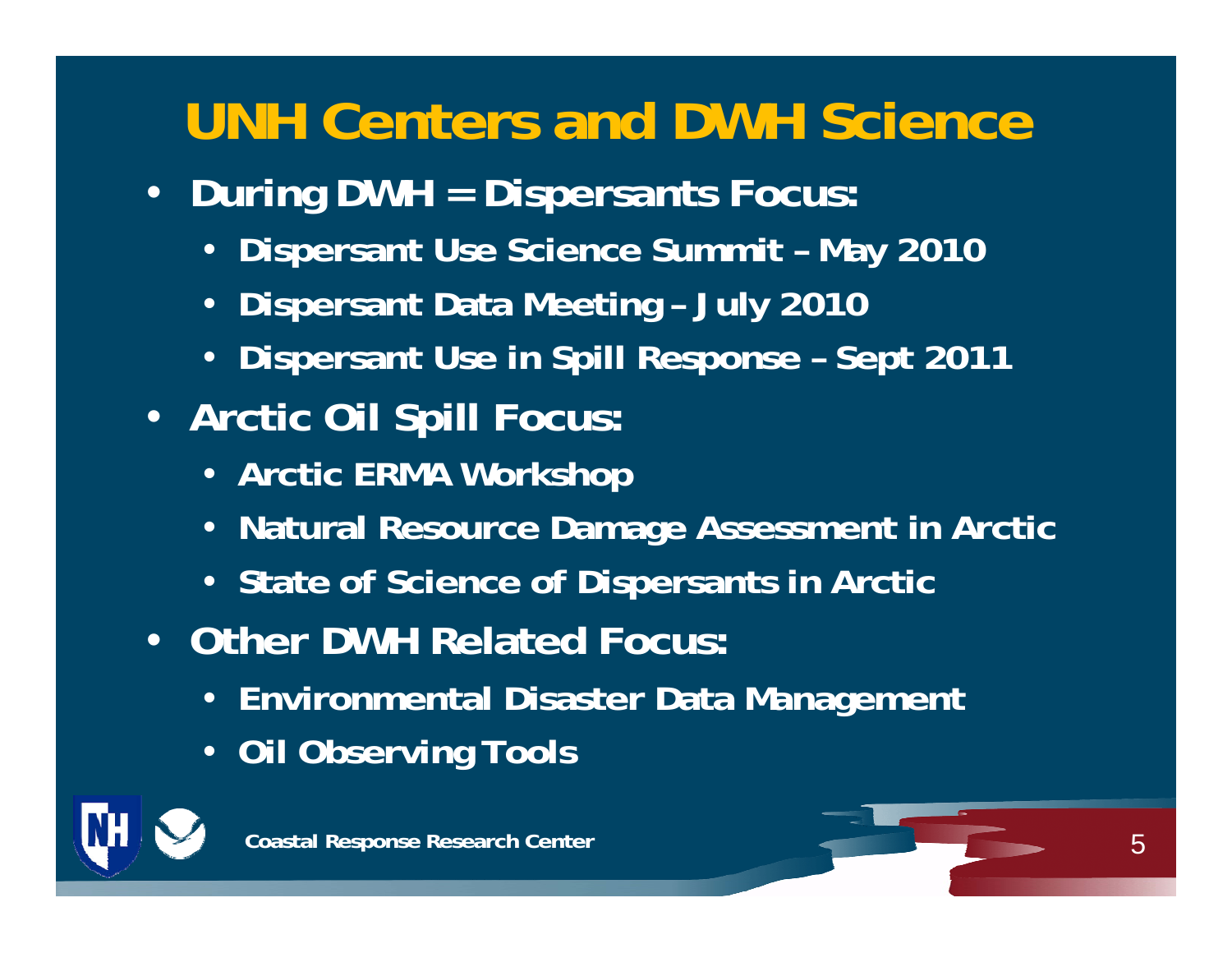# **Today's Objectives**

- **Overview of DWH Natural Resource Damage Assessment**
- **Focus on Science from the NRDA**
- **Accessing the thousands of datasets available from the DWH NRDA**
- **Research and restoration going forward**
- **Application to Oil Spill Response**
	- **Planning, Preparedness, Response, Restoration**



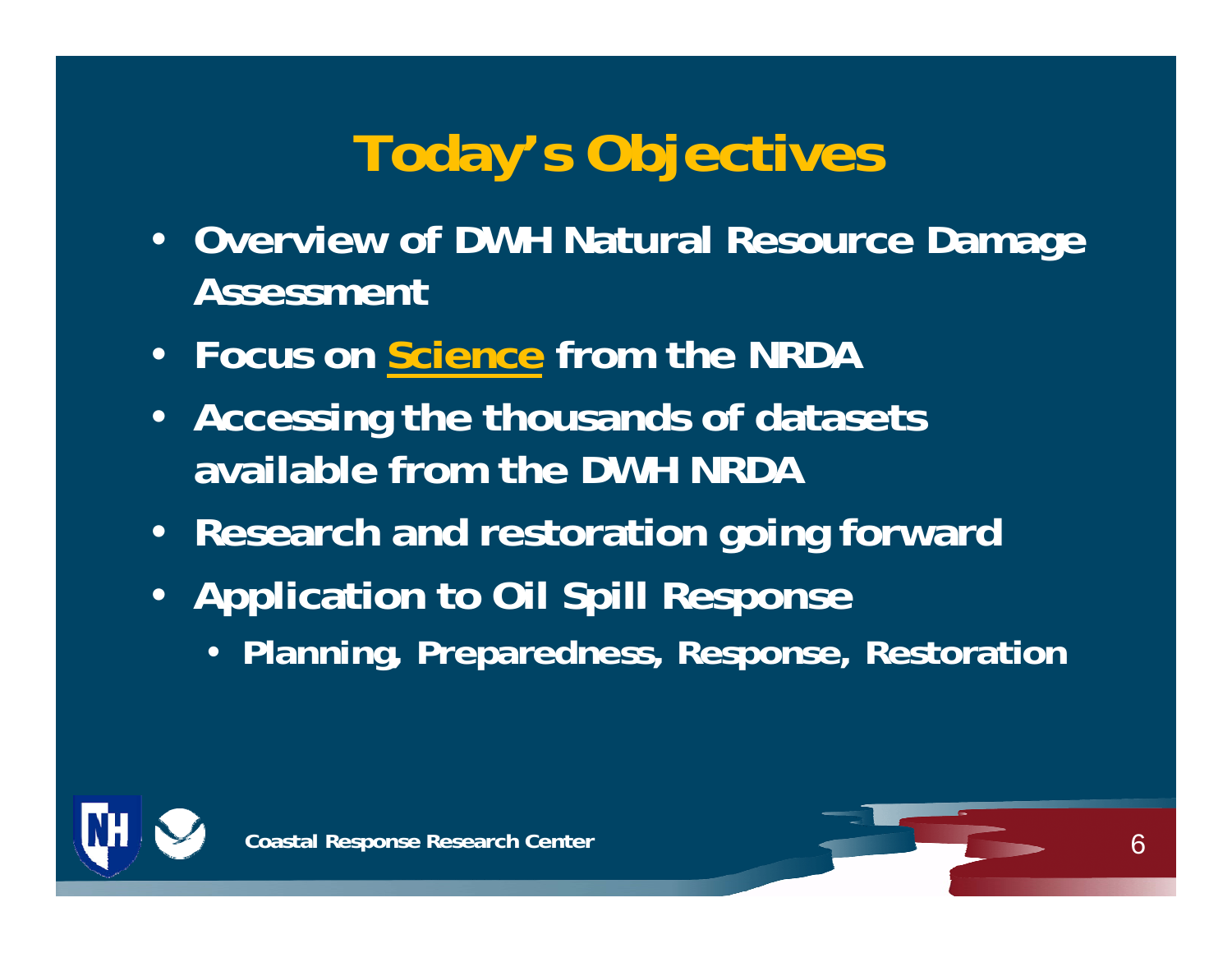### **Lisa DiPinto**

**Senior Scientist, NOAA Office of Response and Restoration, Assessment and Restoration DivisionChief NOAA Scientist, DWH Natural Resource Damage Assessment (NRDA) Case Coordinator, DWH Damage Assessment**



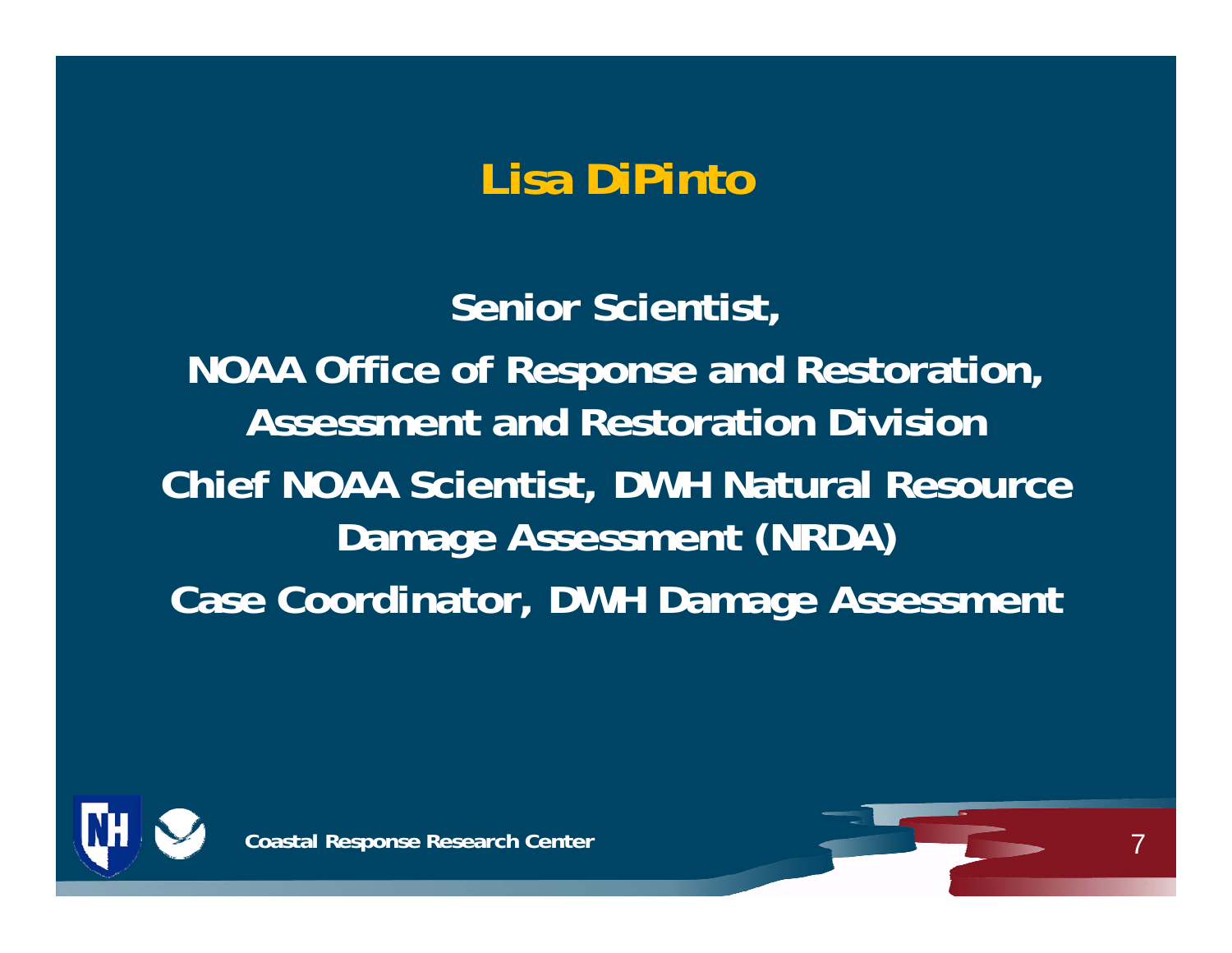#### **Dave Westerholm**

### **Director, NOAA Office of Response and Restoration**



**Coastal Response Research Center**

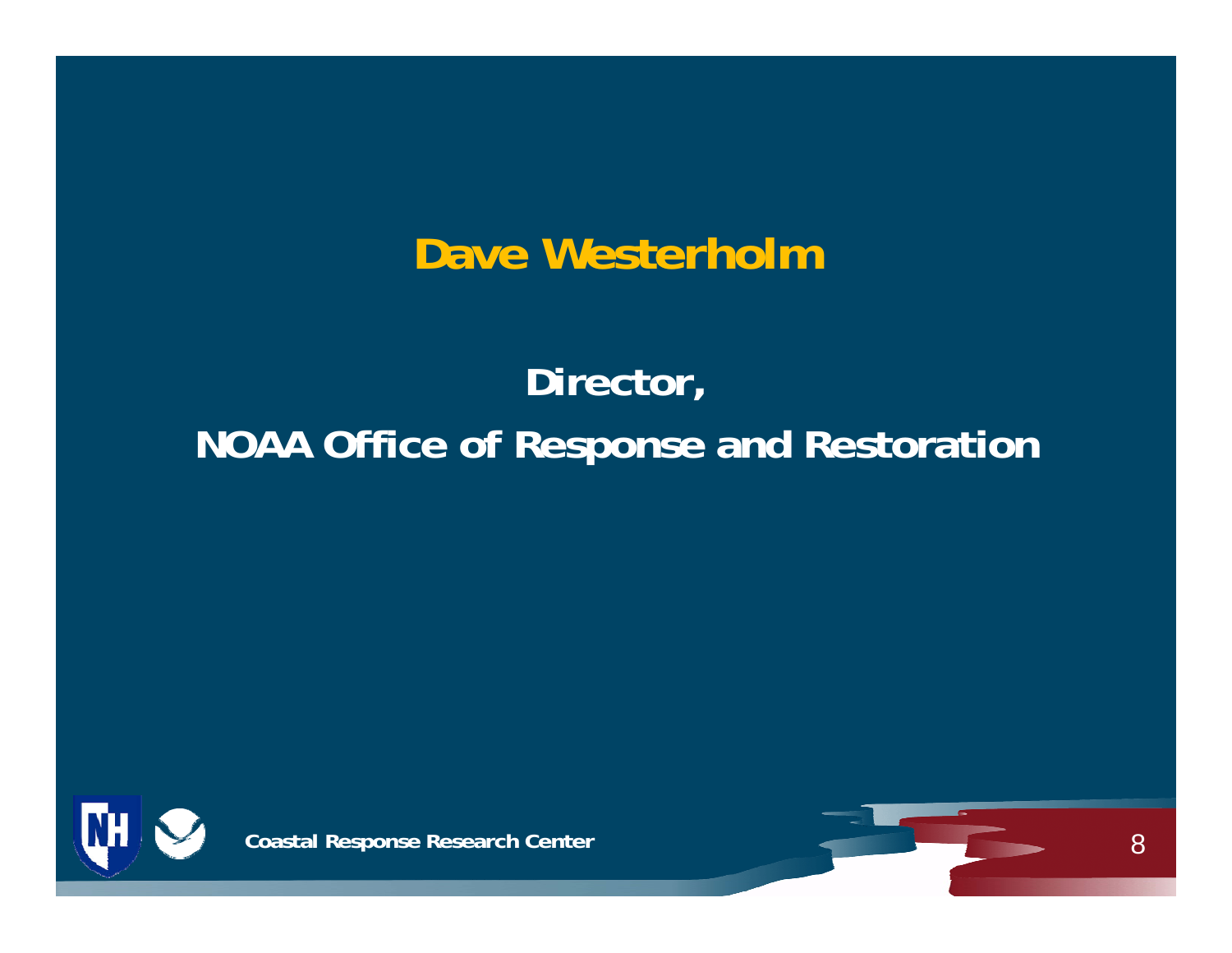## **Current CRRC Initiatives**

- **Continuing State of Science of Dispersants in Arctic**
- **NOAA Regional Preparedness Workshops**
	- **Spill Response Use of Dispersants in Flower Garden Banks Marine Sanctuary (TX)**
	- **Natural Disaster Causing Oil Spill Diasater in Mobile Bay (AL/MS)**
	- **Addressing Public Concerns during Spill Response (FL)**
	- **Shoreline Clean-up and Assessment – Updating Techniques**